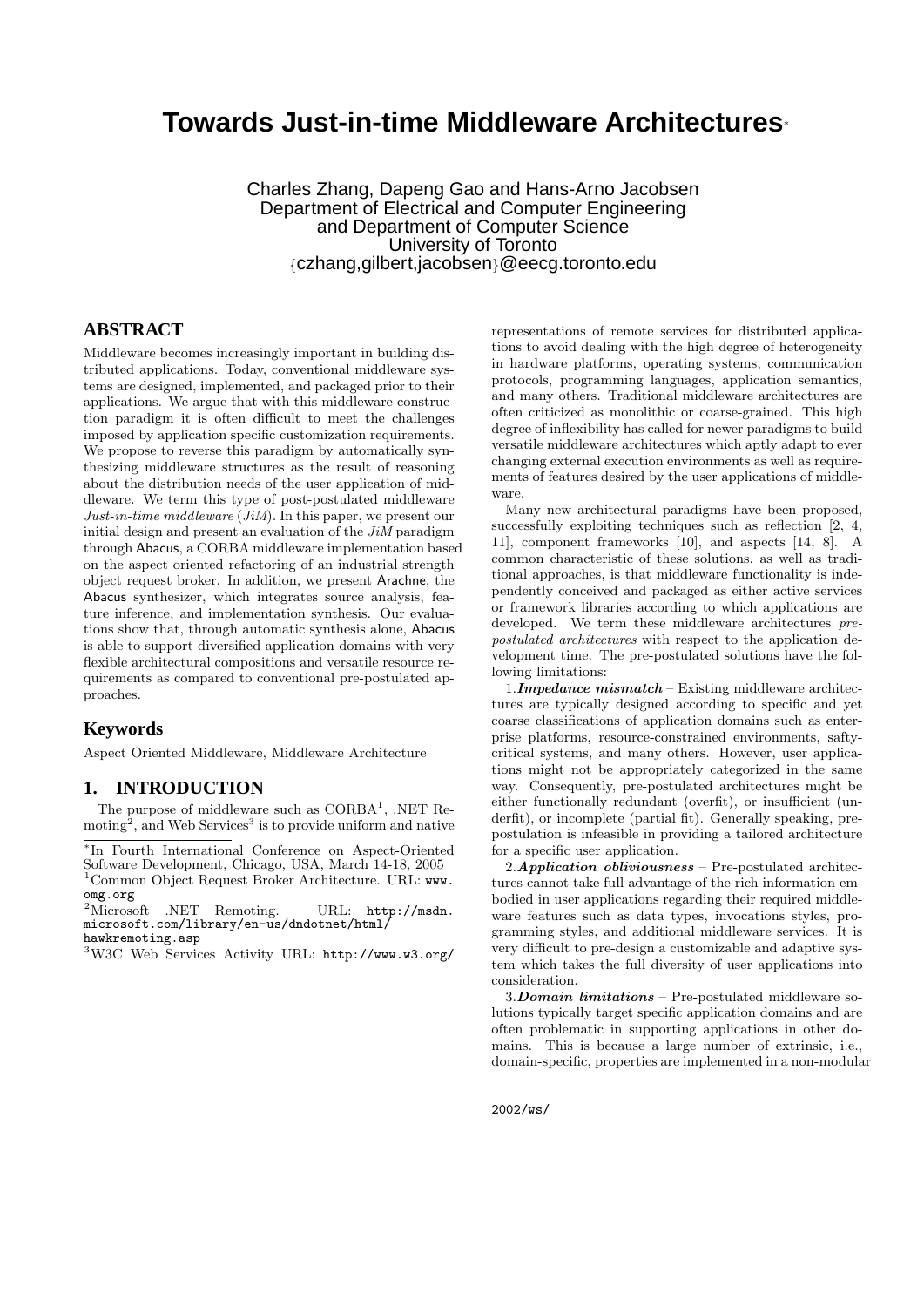and convoluted fashion<sup>4</sup>. More importantly, it is difficult to pre-postutate all of the variations of the deployment environments in each and every user application scenario. Therefore, conventional middleware conceived for one application domain typically cannot readily support a different domain without considerable re-implementations.

4. Excessive configurability – Middleware composed of fine granularity have greatly alleviated the difficulty of customization. However, in pre-postulation approaches, software configuration is independent of the middleware architecture and left either minimal in terms of applicationspecific tailoring or primarily as the user's responsibility. Configurability can be a daunting task because the number of configuration possibilities grows exponentially as several authors have shown in [17, 8].

To solve the afore-mentioned problems, we call for a paradigm shift in the construction of middleware. We propose a reverse design paradigm in which the constituents of middleware implementations are not pre-postulated for user applications but post-postulated from the knowledge embedded in the user application or the specific target application domain. Borrowing metaphorically from the terminology Just-in-time (JIT) compilation in the Java world where the machine-specific code is generated only during runtime, we term the paradigm  $Just-in-time$  Middleware  $(JiM)$ , where the executable middleware is only generated at the most appropriate time. Intuitively, the "appropriateness" gets better as the time gets closer to the runtime of the application. Currently, we are primarily concerned with the development time and defer "later times" till further research.

The JiM approach is based on the observation that individual user applications or application domains often do not require all of the middleware features available in standard platforms. This feature redundancy in the final middleware deployed can best be avoided if the distributed computing intent of the user application can be externalized and exploited to drive the composition of the middleware. In JiM, we propose the following general stages to achieve this goal: gathering functional requirements from both the user application and environmental constraints (Acquisition), reasoning about the final composition of middleware (Targeting), and generating the correct middleware as well as the associated test cases (Synthesis). The most important premise of enabling this process is a very high degree of modularity and configuration granularity. Traditional middleware architectures, as limited by their hierarchical structures, suffer from the incapability of modularizing crosscutting concerns. This often hinders the separation and the modularization of generic middleware logic in face of domain specific properties as pointed out by Harrison and Ossher [7]. Hence, we believe that aspect oriented programming [9] is one of the enabling technologies for achieving JiM architectures. Further, the horizontal decomposition principles [17] serve as effective guidance for implementing  $J_iM$ , as our experience has shown.

In this paper, we make the following contributions:

1. We present the key ingredients of the  $J_iM$  paradigm: acquisition, targeting, including both inference and verification, and synthesis. More specifically, we propose a feature acquisition process bootstrapped by both remote interface declarations and the user application program source. This

process is directed by rule-based dependency and constraint specifications. We propose a code naming schema to organize the code space of aspects in order to facilitate fast and correct synthesis of middleware implementations.

2. We present Abacus, our prototype of  $J_iM$  based on the aspect oriented refactoring of ORBacus<sup>5</sup>, an industrial strength CORBA implementation, Abacus is capable of automatically synthesizing specific middleware implementations to manage distribution concerns for applications in different execution environments from embedded to desktop and to enterprise platforms. This synthesis process is facilitated by our aspect-aware IDL compiler and the Arachne synthesizer. We also describe an inference algorithm and motivate the guarantees the algorithm provides for the final middleware composition – correctness and minimalism.

3. We present a thorough evaluation of Abacus through both randomized feature selections and an experimental crossdomain application: an ubiquitous messenger. We measure and report both the static and the dynamic versatility exhibited by Abacus in transforming itself to dramatically different execution environments including cell-phones, desktop machines and enterprise computing settings.

The organization of the paper is as follows: Section 2 briefly introduce middleware and the horizontal decomposition (HD) principles. Although the focus of this paper is on customization, we use the HD principles to enable the architectural flexibility required by  $J_iM$ . In Section 3, we present an abstract discussion of key ingredients for achieving a JiM architecture. In Section 4, we present Abacus, a  $J_iM$  implementation. The evaluation of Abacus is presented in Section 5.

### **2. BACKGROUND**

Middleware: We define middleware as a set of services that facilitate the development and the deployment of distributed systems in a heterogeneous networking environment. In the context of this paper, we further narrow this definition to be the software substrate which enables transparent remote invocations of services. The design requirements for middleware are still very complex because they cover two orthogonal middleware characteristics, identity coupling and temporal coupling,among applications requesting services (clients) and ones providing computing services (servers). Identity coupling characterizes how much clients and servers know about each other, and temporal coupling characterizes the degree of synchrony of the message exchange between them. Traditional RPC-based middleware, such as DCOM, CORBA, and Java RMI, exhibits strong identity and temporal coupling. Clients and servers of publish/subscribe middleware, on the other hand, do not know about each others' identities and do not synchronize when communicating either.

Horizontal decomposition: Horizontal decomposition (HD) is a set of principles we have proposed in [17] to guide the aspect oriented design and implementation of complex systems such as middleware. HD principles play the fundamental role in achieving a very high degree of modularity and enabling the  $J_iM$  paradigm because they effectively address the feature convolution problem prevalent in legacy middleware architectures. We use "convolution" to denote

<sup>4</sup>Please see section 2 for the definition of convolution

 ${\rm ^5ORBacus.~ \; URL: http://www.orbacus.com/support/news\_$ site/index.jsp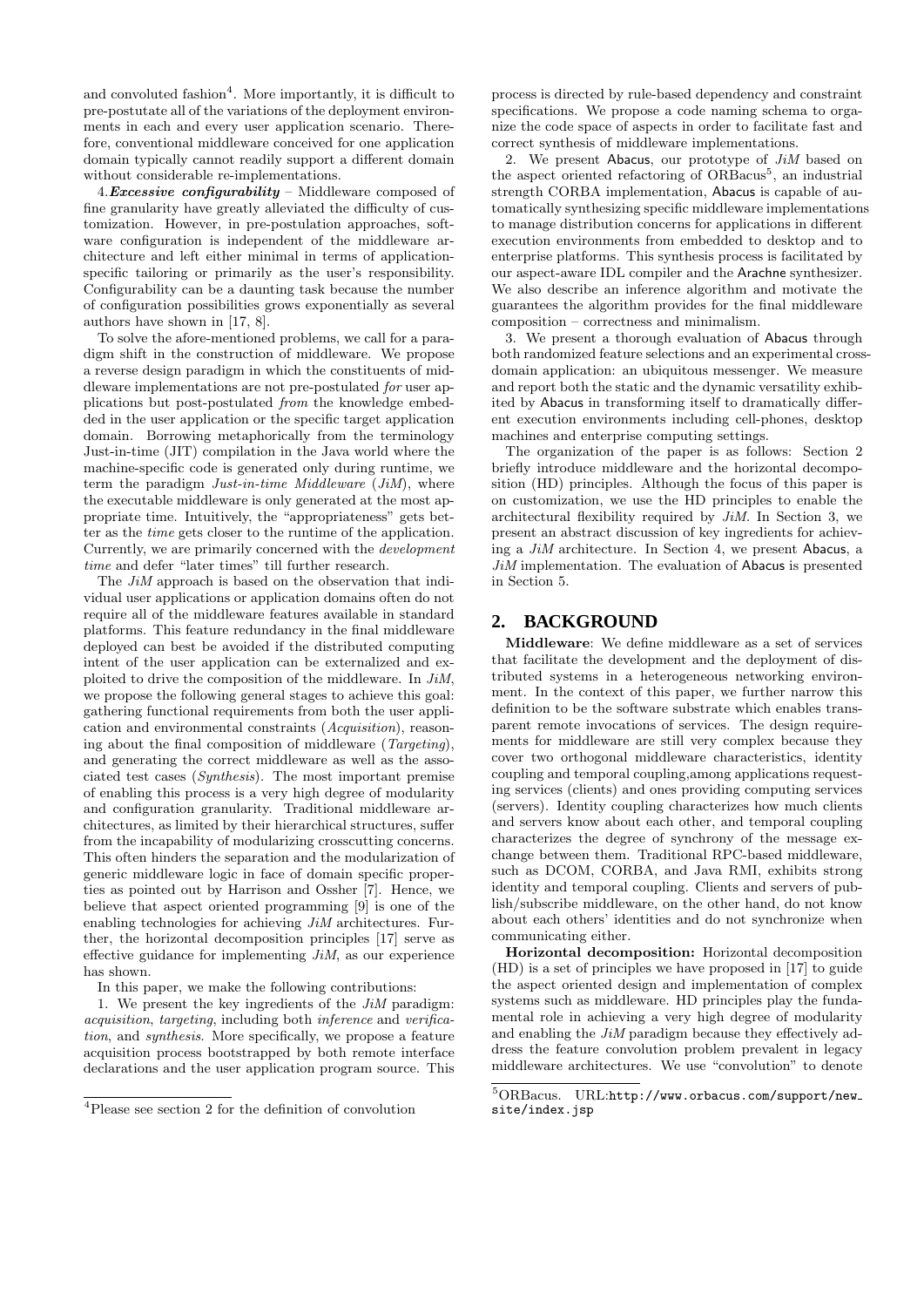large-scale N-by-N interactions among orthogonal features in vertical architectures, those built using hierarchical modules [6]. We perceive that the implementation of an aspect consists of both its functional implementation and its possible interactions with every other aspect. HD promotes a two dimensional architecture in which the vertical architecture implements a minimum set of essential functionality of the application, and the horizontal architecture captures crosscutting concerns including both functional and non-functional features [13]. The horizontal features are decoupled from each other and each can be independently "woven" into the vertical architecture. We term this fashion of architecture "super-impositional architecture" [17].

# **3. JUST-IN-TIME CUSTOMIZATION**

"The program is obsolete by the time it is done" [3]. Targeting a very diversified application domain, the design of middleware becomes obsolete even faster. We think that one way of overcoming this "curse" is to postpone at least part, if not all, of the composition of middleware, or software in general, as close to its execution time as possible. We think this is possible because, with the help of higher-degree modularization techniques, it is possible to separate the minimum common functionality of middleware implementations across different domains and to construct extrinsic properties as modules. These modules are constructed in a disciplined way so that they can be combined with minimum constraints. The core-based super-impositional architecture advocated with the horizontal decomposition principles is one way of achieving this goal.

The spirit of Just-in-time customization is to let the distribution intentions of the user applications drive the final composition of middleware. This is contrary to traditional construction methods in which the design and the implementation of middleware are conducted prior to that of the application. With certain assumptions, our current research effort in JiM focuses on facilitating the composition of middleware after the user application is developed. The following sections discuss essential JiM concepts as well as our general assumptions. We purposely present the discussion in an abstract manner rather than in implementational details. In Section 4, we incarnate these concepts through our concrete implementation which serve as examples for the abstract discussion.

# **3.1 General assumptions**

The complete realization and evaluation of  $J_iM$  is a complex task. However, we are able to test the viability of this approach under the following assumptions:

1. The JiM paradigm is based on the existence of a minimum set of functionalities and their associated structures which can be factored out from domain-specific variations. We term this set of middleware functionalities "the middleware core" and use it as the basis of just-in-time customization.

2. We limit our discussion to the remote-procedure-call based middleware. The support of the full spectrum of middleware types and properties through  $J_iM$  is an interesting and future research endeavor.

3. The JiM paradigm is most effective when the middleware is parasitical, i.e., part of the user application stack that responsible for managing distributed concerns. The paradigm can also be used in providing specialized active



Figure 1: JiM customization stages

distributed services tailored for specific applications or domains. We defer to future research the discussion of the properties of  $J_iM$  in the case of generic active distributed services. To these services, the distribution needs of individual user applications generally are not sufficient in deciding the included functionalities of middleware.

# **3.2 Overview**

Just-in-time customization consists of four high-level stages as illustrated in Figure 1. The process is bootstrapped by the explicit acquisition of middleware functionalities through either the analysis of the application source or explicit preference indication by the user. A tool should be provided to facilitate this process through the use of mappings between configuration options and elements of user programs. The initial manifest of middleware features gathered from this stage is then further analyzed in the Functional Inference stage. The inference algorithms autonomously adjust the manifest in compliance with feature dependency rules. The "inferred manifest" is then validated according to external constraints in the Verification stage. The violations of either dependency rules or constraints re-initiate the Explicit Acquisition stage where users can adjust the desired feature set according to the violation information. The finalized manifest is passed to the Synthesis stage where the tailored middleware is synthesized according to convolution descriptions and a well-defined coding naming schema. These descriptions and the schema enable the selection of the right components of a particular feature implementation if this feature interacts with unselected features.

### **3.3 Dependencies, constraints, and convolution descriptions**

In *JiM*, three types of specifications are defined in addition to the middleware implementation: feature dependencies, composition constraints, and convolution descriptions. A feature dependency rule states that the implementation of certain functionality is composed from other functionalities. These dependencies must be satisfied by adding the constituent functionalities if a composite functionality is included in the manifest. For example, selecting the mid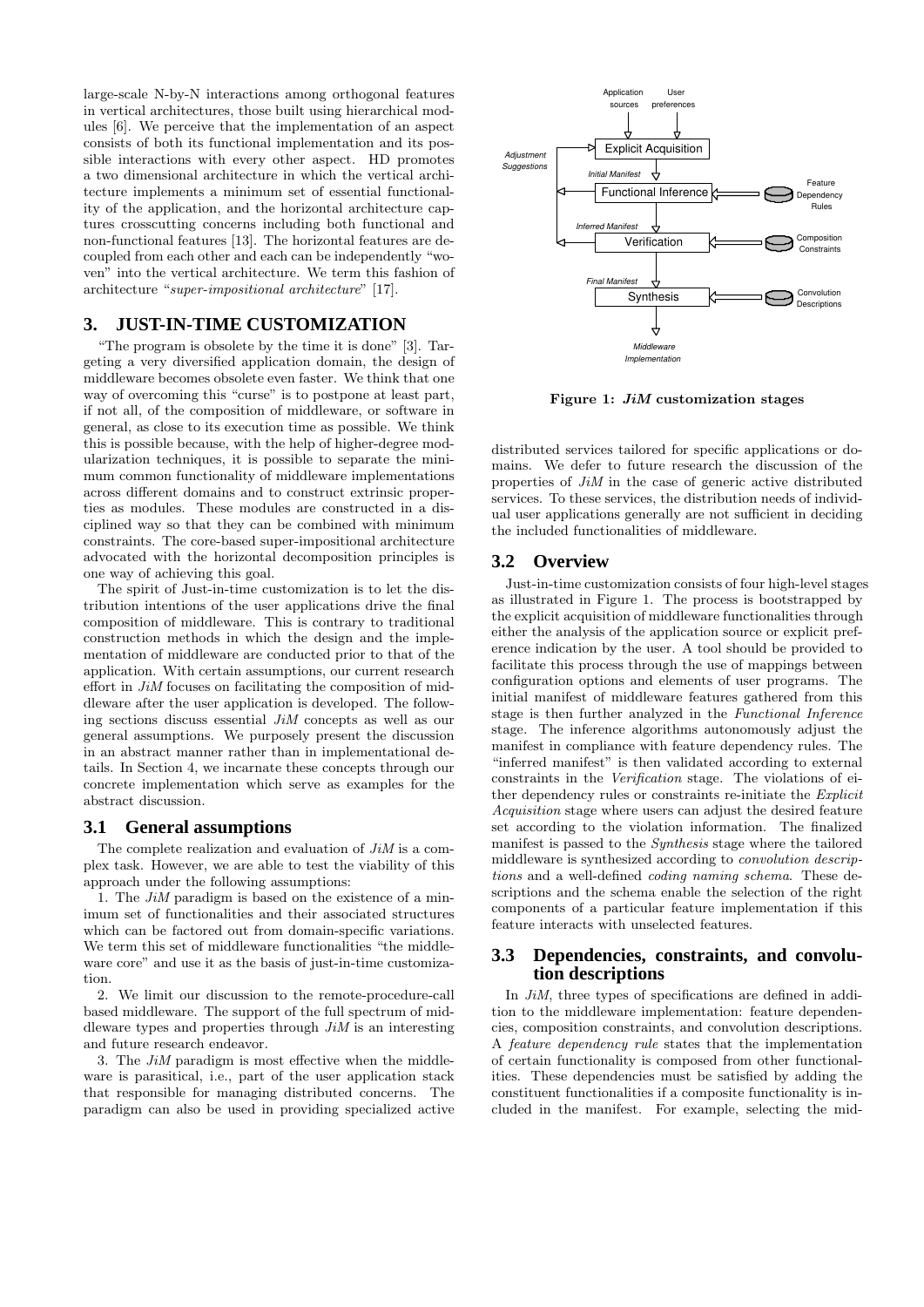dleware data type String would result in both String and char being included in the feature manifest if the implementation of String is based on that of the char. Dependency rules can be either automatically derived from feature implementations or manually specified to express logical relationships among features. Composition constraints are also dependencies that dictate the inclusions and exclusions of functionalities reflecting certain external conditions. Different from functional dependencies which are propositional, constraints are predicates on conditions independent of middleware itself. For example, targeting a cellphone application on J2ME<sup>6</sup> platforms requires the omission of certain functionalities due to the lack of support in J2ME virtual machines. This omission can be specified as a constraint to validate a manifest generated for cellphone applications. Convolution descriptions are also propositions describing the interactions among features. Convolutional descriptions are different from functional dependencies as the latter pertains to the implementations of functionalities and the former to their interactions. Convolutional descriptions are used at the synthesis stage to guarantee that the right interaction code is selected. This mechanism is explained in detail in Section 3.5.

# **3.4 Functionality acquisition**

The goal of functional acquisition is to obtain a tailored and minimum set of middleware functionalities as desired by the user application. The process is divided into two stages: direct collection of functionalities (explicit acquisition) and the adjustment according to functional dependencies (inference).

#### *3.4.1 Explicit acquisition*

There are two basic forms of explicit acquisition: automatic feature extraction and user preference indication. Automatic feature extraction is to examine the program source and to detect middleware functionalities user applications intend to use. This intent can be discovered most explicitly in service declaration descriptions expressed in well-defined languages such as the interface definition language (IDL) in the CORBA and DCOM world, remote interfaces of the Java RMI mechanism, as well as the web service description language (WSDL) of Web Services. The language elements of IDL, for instance, embody a rich set of middleware functionalities including data types, synchrony/asynchrony of message passing, invocations styles, and many others. Remote service descriptions can serve as the initial recipe for determining the final ingredients of the synthesized middleware. In many cases, service descriptions alone are not sufficient to determine all the necessary functionalities because some are present, not as language elements, but as libraries or extension points for controlling the behaviour of middleware itself. One example is the interceptor infrastructure in CORBA implementations. The use of these types of functionalities can only be detected by analyzing the application source code. Another type of explicit acquisition is to allow the user to select additional features in foreseeing their future uses. A tool can be provided to facilitate both compiler-based and user-driven acquisition.

### *3.4.2 Rule-based inference*

The functionality manifest established through the explicit acquisition typically will not be the final manifest used in synthesis. An inference process is needed to reason about functional dependency rules and to possibly include additional functionalities. This process must provide two guarantees regarding the inferred manifest:

1. Each functionality in the manifest must have its functionality dependency satisfied.

2. The inferred manifest must be a minimum superset of the explicit manifest.

The second garantee is critical to the JiM paradigm and also difficult to implement because the term "minimum" can be interpreted differently in different contexts. An appropriate cost model can be employed by inferrence algorithms to rank all possible supersets. The cost functions in the model can reflect the weights of many properties regarding a particular functionality such as its physical size, memory requirements, energy consumptions, level of preference, and others. The definition of the cost function can either be user-defined or provided by the middleware vendor. We will describe such an algorithm and the associated cost function in Section 4.2.

# *3.4.3 Verification*

During the verification stage, the inferred manifest is checked against composition constraints. Though logically separate from the functionality acquisition mechanism, verification is frequently invoked in the inference stage to validate the inferred manifests. Violations of composition constraints can either be used to prune choices of feature supersets or to reinitiate the acquisition process with the information about offending functionalities and violated constraints. This requires different indications of user preferences or modifications of the application in the worst case.

#### **3.5 Target synthesis**

During the target synthesis stage, the tailored middleware is composed in strict accordance with the final manifest generated at the inference stage. Due to the convolution phenomena, it is often not correct to naively select the entire functionality. Instead, we need to select its relevant components in the context of a specific final manifest. This partial selection could be different from synthesis instance to another. To tackle this difficulty, we propose to use a structural schema to organize the code space of middleware features. The convolution descriptions guide the feature selection process. We discuss these concepts abstractly in the following sections and provide our specific implementations in Section 4.2.

#### *3.5.1 Structural schema*

The primary purpose of the structural schema is to make the code space of middleware features comprehensive to the synthesizer. The traditional structure of the code space is based on name spaces (or packages in Java terms) and, therefore, suited for the vertical dimension. Features modularized as aspects are non-hierarchical and convolutional. Therefore, the structural schema for JiM must make the following properties explicit for each aspect: the differentiation between implementation and interaction, and the set of binary relationships with other aspects. The former is necessary because, if the feature is selected, the implementation of aspects is included completely, but the interaction logic

 $^6$ Java Micro Edition. URL: <code>http://java.sun.com/j2me</code>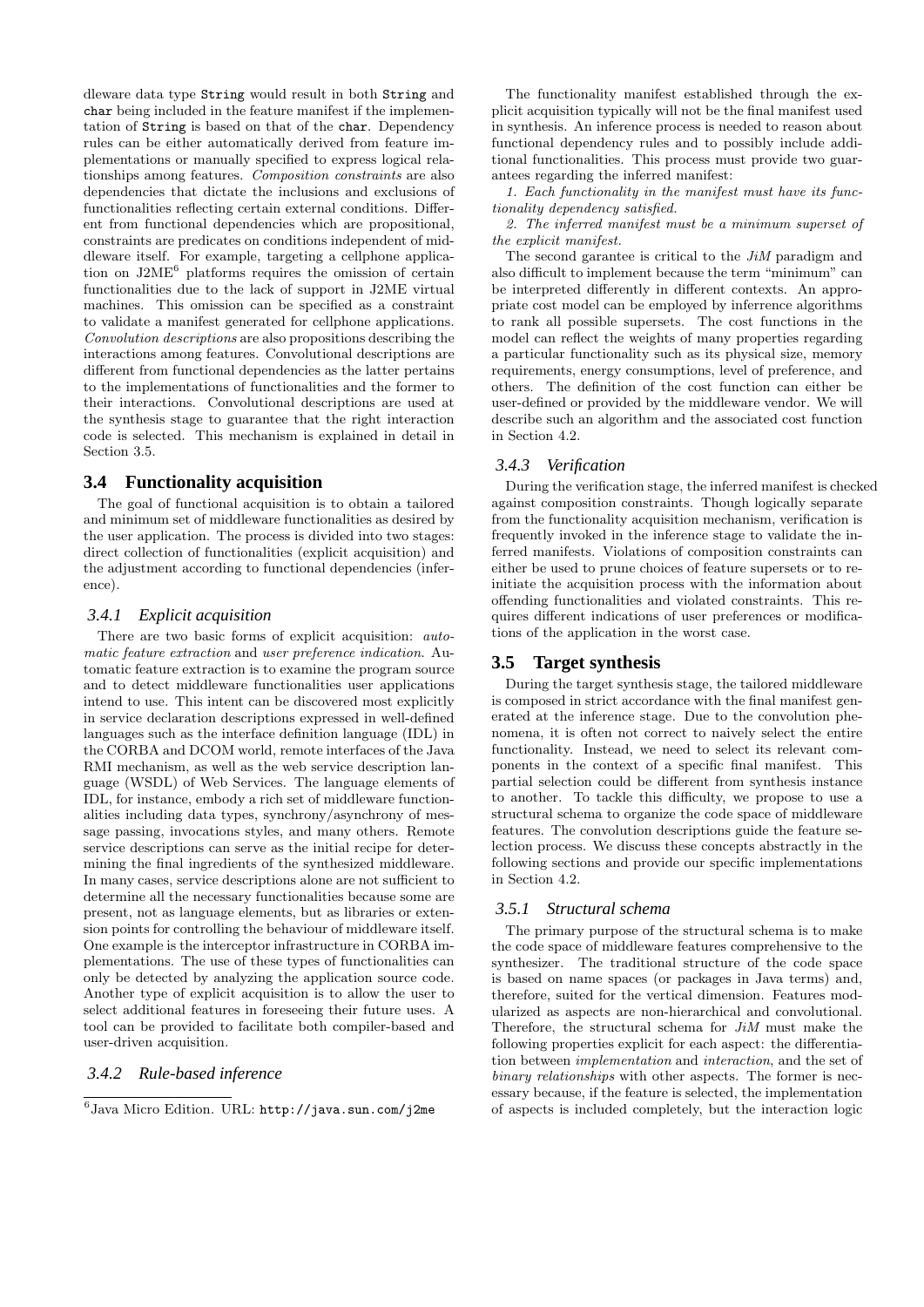might subject to partial selection. The explicit binary relationships in the schema allow the synthesizer to select the correct parts of an aspect according to what other aspects it interacts with as specified in the convolution descriptions. Instantiations of the schema elements, i.e., implementation, interaction, and binary relationship, can be either source files or bytecode representations<sup>7</sup>.

#### *3.5.2 Implementation selection*

The implementation selection is the primary role of the JiM synthesizer which, according to the final manifest, determines and includes the correct constituents of a feature implementation in the final middleware implementation. The output of the synthesizer can either be a build configuration or an executable middleware instance. Utilizing the structural schema and the convolution descriptions, the mechanism of the synthesizer can be straightforward: if a feature is present in the manifest, the synthesizer firstly includes its implementation then its individual binary relationship with other features if they are also activated, by walking the code space according to the schema.

# **3.6 Functional verification**

The functional correctness of middleware is typically verified through integration tests in which individual tests are provided for all the packaged functionalities. In the  $J_iM$  approach, such integration tests are difficult to devise since the functional ingredients of the final middleware implementation change from case to case. However, we can take advantage of the high degree of orthogonality among the semantics of horizontal features and design test cases only for these individual features. It is then the synthesizer's job to automatically assemble the composite test plan from individual tests for the final middleware implementation. Functional verification is a separate logical step in completing the JiM process. It can be integrated as part of the synthesizer if we incorporate the source code of test cases into the structural schema described previously. We present such a testing framework based on JUNIT<sup>8</sup> and AspectJ in Section 4.2

# **4. JUST-IN-TIME MIDDLEWARE: THE ABACUS IMPLEMENTATION**

In this section, we present the Abacus, the aspect-oriented ORBacus, as the prototype implementation of  $J_iM$  to validate key JiM concepts that serve as the basis of our evaluation. Abacus is based on our long term aspect oriented refactoring of ORBacus, an open source industrial strength CORBA implementation. We have re-structured more than 65% of the original implementation and re-modularized them as aspects. In addition, we have substantially extended our aspect-aware IDL compiler [15] and built Arachne, the Abacus synthesizer. The following sections first give an overview of the characteristics of the Abacus architecture. The implementation of  $J_iM$  concepts is then discussed in detail.

# **4.1 Architectural highlights**

The architecture of Abacus is based on a very high level of configurability along two dimensions: the vertical dimension by preserving the original hierarchical configurability, and the horizontal dimension by modularizing crosscutting concerns. This high degree of configurability is the foundation of Just-in-time customization.

#### *4.1.1 Enhancements of vertical configurability*

The vertical configurability, i.e., changing parts of the hierarchical structure, is well designed in the original ORBacus implementation and also entirely preserved. Abacus can be vertically configured through two traditional ways: system property tables, which is the Java equivalence of the environment variable mechanism; and policies, which is a CORBA specific way of fine tuning the functionalities of the ORB<sup>9</sup>. We enhanced this configurability by adding support for J2ME environments through the creation of the J2ME network transport level support according to the MIDP2.0 specification<sup>10</sup>. This transport can be selected through the system property table.

#### *4.1.2 Fine-granular horizontal configurability*

A vast amount of aspects are available for configuration including IDL language data types, synchrony of remote invocation semantics, CORBA infrastructures, and programming styles. Table 1 categorizes a total of 26 aspects modularized in Abacus.

| Categories        | Features                                |
|-------------------|-----------------------------------------|
| Server Data       | Integer, String, Double,                |
| Types             | Fixed, Float, Long                      |
|                   | Wide Character, Wide String             |
| Remote Invocation | Synchrony, Asynchrony (Oneway),         |
| Semantics         | Passing-by-value                        |
| CORBA             | Policies, Implementation Repository,    |
| Infrastructures   | Interface Repository, Type Code,        |
|                   | Collocation Optimization, Interceptors, |
|                   | Caching, Fault Tolerance,               |
|                   | Object Disposal                         |
| Remote Invocation | DII, DSI, Any, Dynamic Any              |
| Styles            |                                         |
| Regional Support  | Locale, Encoding conversion             |

Table 1: Complete Listings of Configurable Aspects

# **4.2 Arachne: The Abacus synthesizer**

The various stages of Just-in-time customization in Abacus are integrated in and largely automated by a tool we have built named Arachne<sup>11</sup>. Arachne is composed of three components: the aspect-aware IDL compiler, the Java source parser, and the inference engine. The aspect-aware IDL compiler produces more modular skeletons and stubs in both classes and aspects. It also performs the initial feature selections by examining the language elements used in the IDL declarations. The Java source parser further selects features through checking Java class types used in the user application. Currently, the just-in-time vertical configuration is

 ${\rm ^7We}$  think it can also be linkable executables. However, the current AOP compilers only support weaving either source code or byte code.

 $^8{\rm JUnit.}$  URL: http://www.junit.org

 $\overline{^{9}$ For the rest of the paper, we use ORB (Object Request Broker) to denote the implementation instance of CORBA <sup>10</sup>J2ME Mobile Information Device Profile URL: http://

java.sun.com/products/midp/

<sup>&</sup>lt;sup>11</sup>A mythical character who is too good at weaving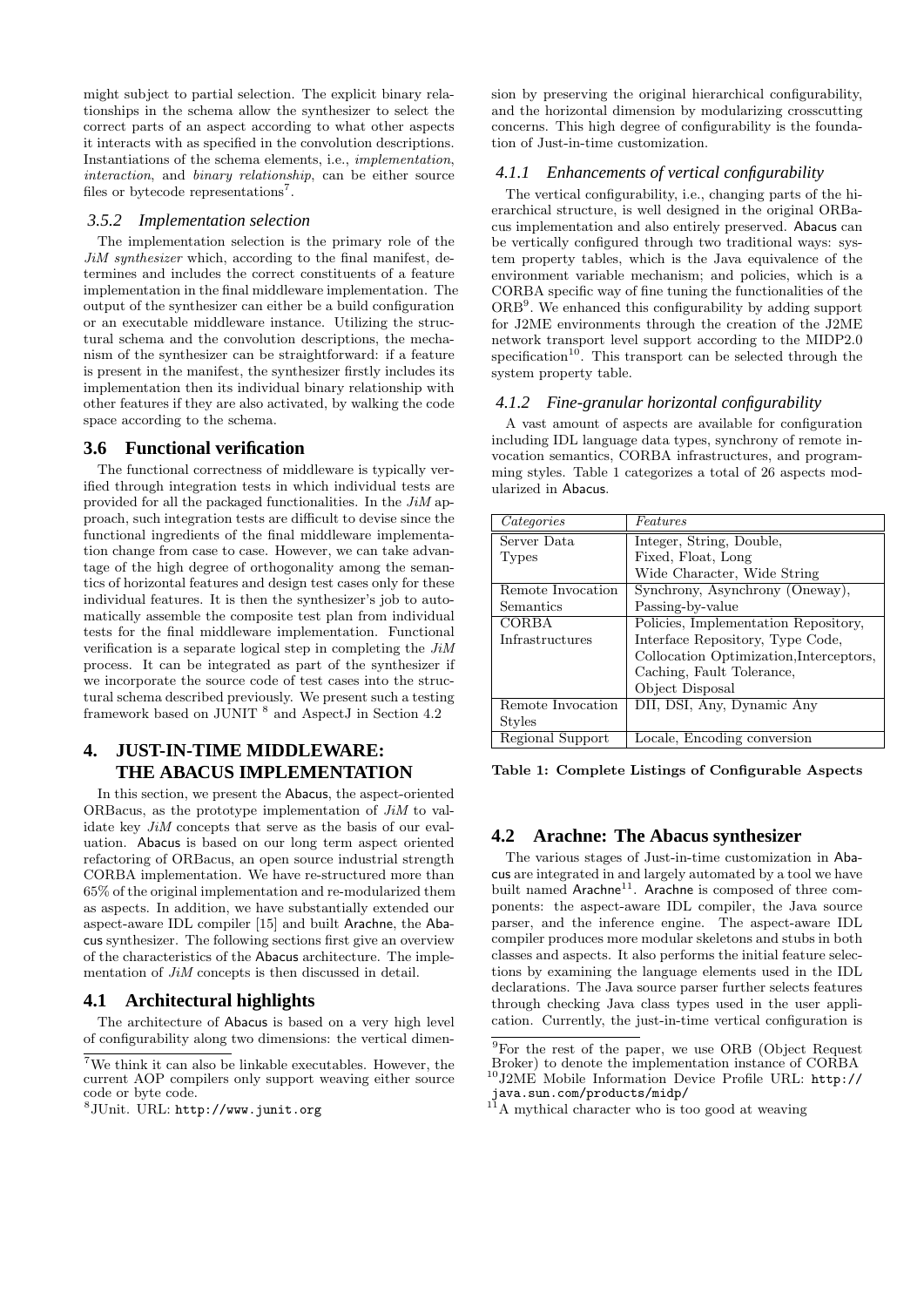not yet taken into consideration since configurations via environment variables, policies, or even deployment descriptors typically happen post development time. We defer the discussion of the "later-time" just-in-time customizations of both dimensions to our future research.

#### *4.2.1 Aspect-aware IDL compiler*

The aspect-aware IDL compiler carries out two key functions in the early stage of the JiM process: aspectizing stubs and skeletons and explicitly acquiring middleware functionalities from service declarations. Stubs and skeletons are integral parts of the middleware, generated by IDL compilers as adapters that translate application semantics into the machinery of middleware. Therefore, aspect-oriented modularization of stubs and skeletons must be performed during IDL compilation by properly generating the minimum (convolution-free) adaptation code and expressing the rest of the functionalities in aspect modules. During the same process, the compiler conveniently collects all the IDL language elements that can be used to initiate functionality inference. Our aspect-aware IDL compiler is an extension of a prototype presented in [15] and constructed entirely in aspects woven into the  $JacORB$  <sup>12</sup> IDL compiler. Our compiler is still experimental since we do not have access to the source of the ORBacus IDL compiler.

#### *4.2.2 Dependencies, constraints and convolution descriptions*

In Arachne, dependencies, constraints and convolution descriptions are separate specifications defined as Boolean expressions. Dependencies and convolution descriptions are propositional reflecting the innate relationships among middleware aspects. Constraints are predicative because the prescribed relationships are only true under specific external conditions. Constraints can be either provided as references by the vendor or defined by the user.

Currently, dependencies in Arachne are specified in a simple language called horizontal dependency definition language (HDL). Figure 2 illustrates the basic structure of HDL. Identifiers of aspects can be declared using the aspect keyword (line 1). Dependency rules of the same nature can be grouped and scoped with a name (line 2). "\*" stands for logical AND, and "+" stands for logical OR. In our example (line 3), aspect1 depends on aspect2 together with either aspect3 or aspect 4. In Figure 3, we list all the dependencies of horizontal features in Abacus. An exception is made for the dependency rule "core" (first rule in Figure 3) in which "core" is not a selectable feature and always activated by default. The "core" dependency rule allows us to specify the minimum valid configuration of Abacus. In our current definition, a valid Abacus instance must support either synchronous or asynchronous communication (oneway). Constraints are used to limit the freedom of feature selection by denying the selection of certain features in certain environments. They are also defined in HDL format in which the left side of the Boolean expression is the name of the constraint rather than the name of a feature. In Figure 4, we list constraints for both J2ME and desktop platforms defined in two HDL modules. The J2ME constraints are mostly reflections of platform incompatibilities between J2SE and J2ME. The division into separate constraining rules is to provide more specific feedbacks to users

```
1 aspect aspect1, aspect2, ...;
2 modulename \{<br>3 aspect1 =
3 \qquad \text{aspect1} = \text{aspect2} \cdot (\text{aspect3} + \text{aspect4})<br>4
           4
 …..;

5 };
```
Figure 2: Illustration of language elements in HDL

```
aspect
 any, dynamic, pi, synchrony,

asynchrony,...;

Core {

   core = synchrony + asynchrony;

  any = int + string + ulonglong + ...; dii = dynamic;

   dsi = dynamic;

   pi = dynamic;

   dynamic = any;

 ulonglong = longlong ;

 IR = (DII + DSI)*typecode;

   convert = locale;

   wstring = wchar;

};
```
Figure 3: Dependency specifications in Abacus using HDL

upon violations. The Desktop constraints are illustrative. Table 2 gives the descriptions of the constraints.

| Constant       | <i>Annotations</i>                            |
|----------------|-----------------------------------------------|
| Resource       | J2ME disallows object serialization used      |
|                | by "valuetype" and user garbage collection    |
| Precision      | J2ME does not support high precision types    |
|                | such as "double" and "fixed"                  |
| Infrastructure | The applet infrastructure is                  |
|                | not supported in J2ME                         |
| Reflection &   | Reflective remote invocations, often assisted |
| type info      | by type information are commonly used in      |
|                | enterprise applications                       |

#### Table 2: Descriptions of Constraints

Convolution descriptions describe the one-to-many relationships between any two horizontal features. Figure 5 gives a complete listing of the convolution descriptions used in Arachne. The left side of the Boolean expression is a selectable feature, which crosscuts the features on the right side. These descriptions are essential to the final synthesis as they direct which part of the "weaving" code of a particular feature should be selected with respect to the activated features it crosscuts.

#### *4.2.3 Inference algorithm*

Given the initial feature manifest, the inference algorithm in Abacus is responsible for selecting unspecified features in order to satisfy all functional dependency rules. If multiple choices for selections exist, the algorithm guarantees to generate a minimum superset of the initial manifest.

Before we introduce the algorithm, we first define a few terms. Feature state: A feature can be in one of three states during the inference process: selected (true), ex-

 $^{12}\text{JacORB}$  URL:http://www.jacorb.org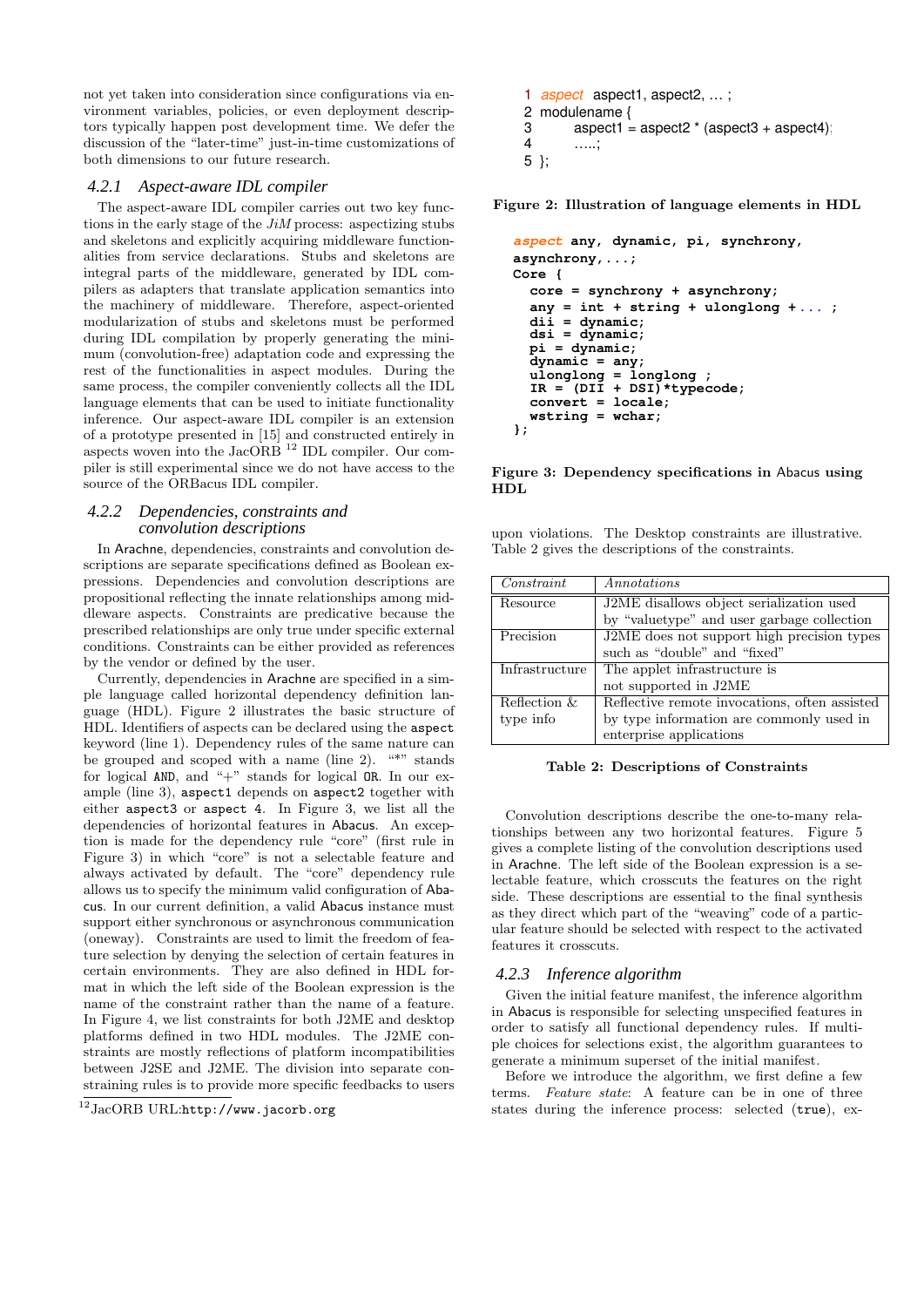```
j2me {

      resource = ! valuetype * ! finalize;

      precision = ! double * ! fixed;

      infrastructure = ! applet;

};

desktop {

      reflection = ! dii * ! dsi ;

      typeinfo = ! IR + ! IMR ;

};
```
Figure 4: Constraint specifications in Abacus

```
convolution_descriptions {

   double = any * valuetype;

   finalize = DII;

  fixed = any * IR; IR = policy * PI;

   policy = IMR * oneway * PI;

 ulonglong = any * valuetype;

 any = IR * policy * PI * valuetype;

 dii = any;

 dynamic = IR;

   longlong = double * any * valuetype;

 oneway = collocation;

 PI = DII * DSI * IR;

   wchar = any * convert * valuetype;

};
```
Figure 5: Convolution descriptions in Abacus

cluded (false), and unspecified (unknown). Rule activation: A dependency rule  $r$  is *activated* if the feature on the left side of r is selected, i.e., its value is "1" in the manifest. Minterm: Our algorithm only deals with rules written in the form of sum-of-products. Each product term is called a minterm. A minterm represents an AND relationship between n features in the term. Cost function: A cost function associates each feature with a positive number representing the cost of including this feature. In our evaluation, we associate the cost with the bytecode size of each feature to determine the preferred alternative configuration. The cost could be other metrics of resource consumptions or even selected by users.

We first present a simple algorithm, Algorithm 1 requires all rules having only one minterm evaluated to unknown. The algorithm simply iterates each dependency rule r and invokes the evaluate function on  $r$  against the inferred manifest. The function returns either true (rule satisfied) or false (rule violated) or unknown. In the case of unknown, new features are added to the manifest to satisfy r. The algorithm stops if no new features are added after iterating through all rules in consecutive runs. The complete algorithm handles multiple disjunctive minterms in dependency rules by recursively invoking the simple algorithm on each minterm. At each recursive step, the cost function is used to determine the minimum configuration and pass it to the upper recursive level. Due to the page limitation, we present the full description of the algorithm and the proof for its guarantees in an extended version of this paper.

#### *4.2.4 Packaging schema*

Due to the convolution problem, the code of an aspect needs to be packaged according to a well-defined schema so that the relevant parts of the aspect can be correctly Algorithm 1 Simple Inference Algorithm **Require:** initial manifest  $F$ , dependency rules  $R$ Let  $F' = F$ loop for each  $r \in R$ do if  $r$  is activated by  $F'$  then Boolean result = evaluate $(r, F')$ if result  $=$  true then GOTO next r else if  $result = false$  then RETURN error else for each unkown  $f$  in  $r$  do set f to 1 or 0 so that r evaluates to 1 end for end if end if end for if  $F' = F$  then BREAK else  $F = F'$ end if end loop Set all unknown features in  $F$  to false RETURN F



Figure 6: The packaging schema in Abacus

selected for the final synthesis. Figure 6 illustrates the general definition of the schema. In this hierarchical schema, the implementation and the interaction of an aspect, represented by aspectname, are separated into two sub-trees, functional implementation and interaction. The specific interactions between any two aspects is organized using one aspect's identifier as the package name under the "interaction" sub-tree of the other aspect's root. For simplicity, we use a Java package hierarchy to instantiate this schema.

#### *4.2.5 Synthesis process*

The synthesis process is guided by the Arachne user interface and initiated by loading IDL definitions and application source locations. During the source analysis, we link the class types in the application source to the implementation class types of an aspect to discover whether this aspect should be activated or not. Collecting type information of Java applications can be accomplished by many tools, and, for convenience, we chose to use the parsing engine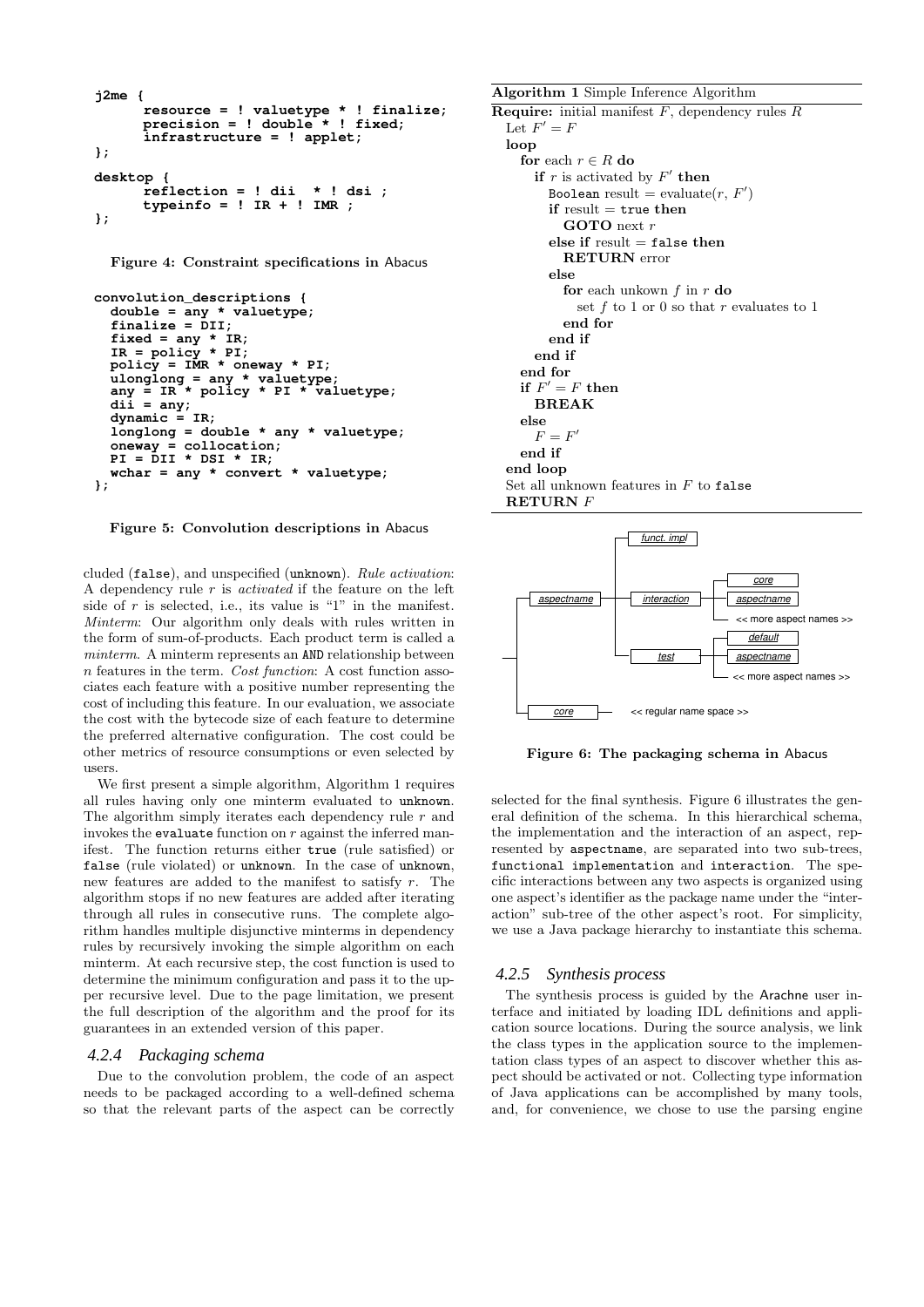of Prism [16], our aspect mining tool. Upon the completion of IDL and source analysis, the activated features are marked on the feature pallet on which user can make further selections and adjustments. The complete set of explicitly acquired features is then processed by the inference engine which generates the final manifest of features.

With the help of our packaging schema and convolution descriptions, the final synthesis procedure proceeds as described in Algorithm 2. The output of this procedure is a list of modules corresponding to the final manifest. In our current implementation, a resource list is generated and handed over to the AspectJ weaver. More sophisticated building tools such as  $art^{13}$  could also be exploited. A note-worthy characteristic of our HDL-based feature synthesis procedure is that it is easy to add a new aspect feature if its implementation conforms to the code naming schema. Arachne is able to reason about this new feature if its dependencies and convolution descriptions are correctly specified in HDL.

| <b>Algorithm 2</b> Synthesis Procedure                              |
|---------------------------------------------------------------------|
| <b>Require:</b> final manifest $F$ , convolution descrition set $C$ |
| for all $f$ in $F$ do                                               |
| if $\exists c \in C$ such that f activates c then                   |
| for each $f'$ on the right side of c do                             |
| Include all modules in the path " $f$<br>$\Rightarrow$              |
| functionalimplementation                                            |
| Include all modules in the path " $f \Rightarrow core$              |
| Include all modules in the path " $f$                               |
| interaction $\Rightarrow f''$                                       |
| end for                                                             |
| end if                                                              |
| end for                                                             |

#### *4.2.6 Integration test synthesis*

The functionality of the synthesized Arachne instance can be verified through a synthesized set of test cases for the features included in the implementation. In Abacus, test cases are written in JUnit independently for each feature. All share a common starting point by registering themselves with this starting point through AspectJ advices. The schema for test-case organization is the same as for the features, and the same synthesis procedure (Algorithm 2) is used. Therefore, when a particular feature is selected, its test cases are also "woven" into the final test plan.

# **5. EVALUATION**

Our evaluation focuses on assessing the customization capability of JiM concepts through the Abacus implementation. This assessment includes a broad range of software metrics including both static characteristics and dynamic performance evaluations. We divide the evaluation to two portions: first the exemplary usage of Abacus in supporting a ubiquitous messenger application and then the randomized selections of features which models different real-world usage scenarios. All experiments are run on a Pentium 4 2.5GHz Linux workstation running Redhat 9.0. The J2ME configuration is evaluated using the Nokia Series 90 concept  $\text{emulator}^{14}.$ 

```
13Ant. URL: http://ant.apache.org/
```

```
14Nokia Emulators. URL: http://www.forum.nokia.com
```

```
1 #include<mmsg.idl><br>2 module CORBAMessen
2 module CORBAMessenger{<br>3 interface MiniMesse
3 interface MiniMessenger<br>
4 void login(in string
4 void login (in string user)<br>
5 void logout (in string user)<br>
6 seaMsg contact (in Msg info)
5 void logout (in string user);<br>6 seqMsg contact (in Msg info);
<sup>7</sup> oneway void asyncContact (in Msg info);
           };

};
```


# **5.1 Ubiquitous Messenger**

A distributed application is well-suited for  $J_iM$  if the same operational logic ought to be supported in diversified domains. Instant messaging applications such as ICQ or the MSN messenger are good examples because their primary functionality, i.e., message exchange, is widely available on networked computers including cell phones, PDAs, private desktops and enterprise environments. Each environment has distinct computational requirements. We have designed a messenger application, ubiquitous messenger (UMessenger), which provides increasingly richer functionalities in environments with lesser resource constraints. Table 3 shows the setup of our target environments, the assumed constraints for our messenger applications and the aspect configurations.

| Target            | Constraints          | Aspect            |
|-------------------|----------------------|-------------------|
| Environment       |                      | Configurations    |
| Embedded Platform | Only supports        | sync, async,      |
| (J2ME, CLDC 1.0,  | strings and          | string, long long |
| MIDP 2.0)         | numeric data         |                   |
| Desktop (J2SE)    | Supports large       | All of above $+$  |
|                   | file exchange        | double, valuetype |
| Enterprise        | Supports dynamic     | All of above $+$  |
| Features          | types, encryption,   | Any, portable     |
|                   | and transaction      | interceptors      |
|                   | through interceptors |                   |

Table 3: Ubiquitous Messenger Setup

Figure 7 shows the service declarations in IDL definitions for the messenger in these three target environments. The remote interfaces are kept simple and identical in all cases, but we use richer sets of IDL data types in the definitions of the message payload to reflect different functionalities of the messenger. Figure 8 shows the corresponding IDL definitions of messages. Despite its simplicity, we use UMessenger to show the kind of versatility in aspect configurations Abacus is able to support.

#### *5.1.1 Static properties*

We first measure the static properties on the compiled Java byte code. The static properties such as size and coupling are generally considered as reflecting the complexity of the code and the degree of difficulties in terms of maintenance and evolution. Table 4 reports the sizes of the synthesized ORBs as well as the coupling metrics measured on bytecode by  $JDepend<sup>15</sup>$ . Our baseline of the compari-

<sup>15</sup>JDepend URL:http://www.clarkware.com/software/ JDepend.html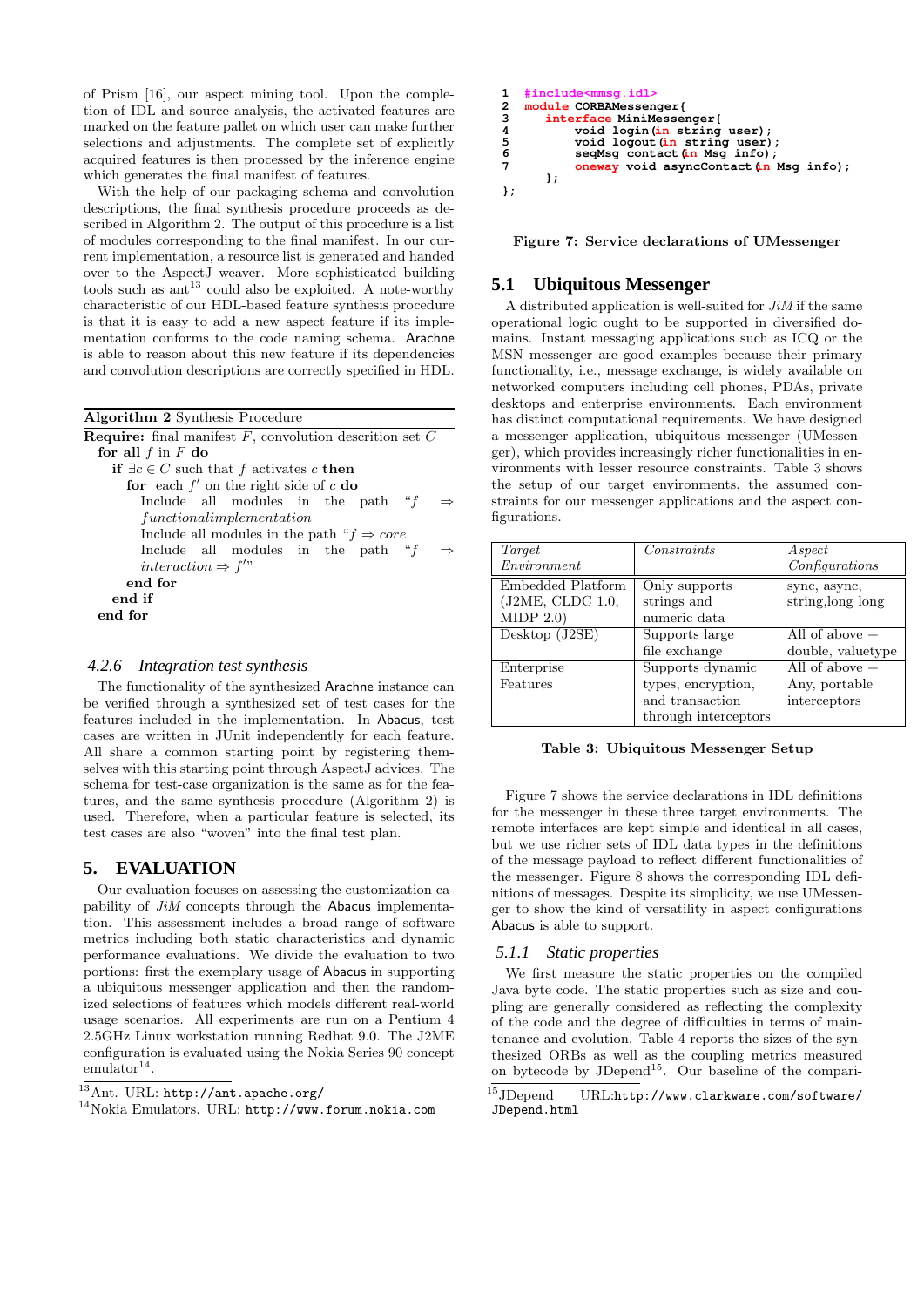

Figure 8: Message definition for embedded environment (a), desktop environment (b), enterprise environment (c)

son is the original ORBacus ORB which does not adapt to different functionalities in UMessenger. As expected, our synthesized ORB constantly has smaller bytecode sizes. For example, the configuration for J2ME produces an ORB measured 42% of its original size. The degree of coupling in all three configurations is considerably lower than in the original ORB varying from 16% to 33%.

| Target            | Bytecode    | $E$ fferent | $A$ fferent |
|-------------------|-------------|-------------|-------------|
| Environment       | <b>Size</b> | Coupling    | Coupling    |
| Embedded Platform | 823.9k      | 249         | 183         |
| Desktop (J2SE)    | 875.1k      | 251         | 185         |
| Enterprise        | 1168k       | 304         | 230         |
| Original          | 1945.3k     | 365         | 275         |

Table 4: Static comparisons with the original ORB

#### *5.1.2 Runtime properties*

To study the runtime characteristics of Abacus, we first measure and compare the time taken for payloads to traverse the middleware stack for all three generated ORBs as well as the original ORB. We then collect the response time, the memory usage, and the cache miss rates of these ORBs.

*Payload transportation.* For this experiment, we host both the client and the server on the same machine to minimize the network delay. Figure 9 shows the average cost, measured using a regular JVM, of the payload transportation for the original ORB as well as the synthesized ORBs for the UMessenger in the desktop and the enterprise settings. The full J2ME configuration is measured in an emulation setting using the Nokia Series 90 emulator. The response



Figure 9: Data transport of UMessenger using Abacus

time of ORBs in the regular JVM is roughly equal as the graph shows. The synthesized ORBs incur virtually no overhead compared to the original version in the presence of the AspectJ runtime infrastructure. We are not observing apparent speedups. This is a combined effect of both the efficient design in the original implementation and the difficulty in performance gains in face of the JVM overhead and optimization. The emulated J2ME responses are significantly slower compared to regular JVM environments.

*Response, resource, and cache.* Table 5 reports a few runtime metrics we have collected in addition to the benchmark. We measure the average response time, memory usage and cache performance numbers, all compared to that of the original version. The cache misses are collected for the server process using  $PCL^{16}$  over 200,000 remote invocations. The response time is measured as the average of 200k remote invocations of an empty method("ping"). All three configurations are basically equivalent in terms of the response time with the J2ME version using regular network transport being 7% faster than the original ORB. The memory usages of all three versions are within 1% difference of each other. However, compared to the original version, Abacus exhibits an average of 24% reduction of memory usage. Similar patterns are observed on Level-1 cache misses, including both data cache (DL1), instruction cache (IL1), and Level-2 miss rates. The J2ME configuration consistently has the best performance measures because it has a minimal set of functionality.

| Target     | Response | Memory | H 1    | DL1     | L2     |
|------------|----------|--------|--------|---------|--------|
| J2ME       | 261      | 15223k | 64067k | 190394k | 0.0058 |
| Desktop    | 281      | 15164k | 69582k | 195186k | 0.0052 |
| Enterprise | 277      | 15028k | 75307k | 197084k | 0.0052 |
| Original   | 282      | 19694k | 70277k | 210822k | 0.0063 |

Table 5: Dynamic Properties Comparing with Original ORB (Response time in  $\mu$  sec)

<sup>16</sup>Performance Counter Library. URL:http://www. fz-juelich.de/zam/PCL/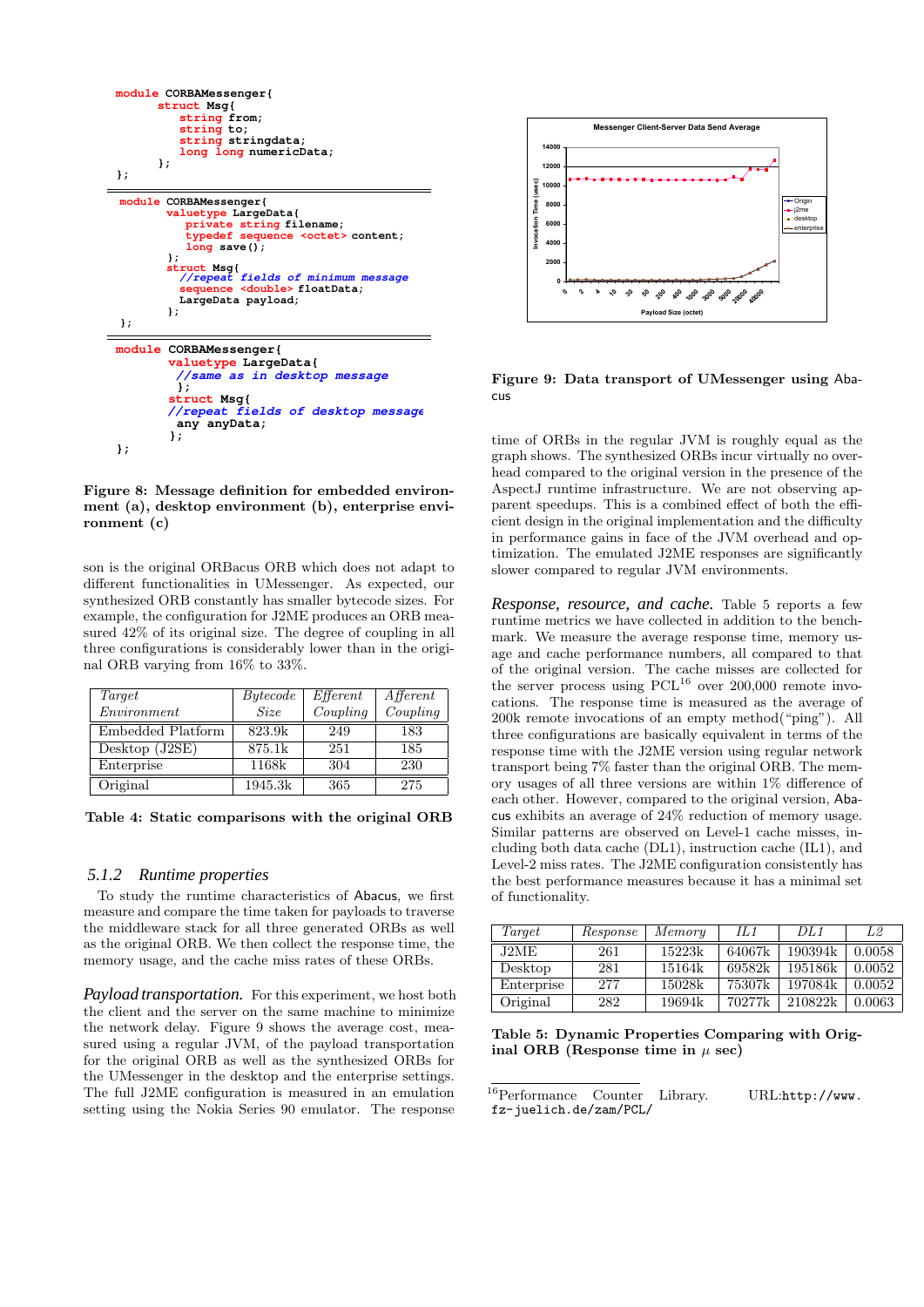# **5.2 Randomized Customization**

The purpose of UMessenger is to illustrate one type of application which can take advantage of the customization capabilities of JiM. Our intention of evaluating Abacus on different application domains has influenced the fabrication of features in UMessenger. And this is not an approximation of the customization choices that the real world demands of JiM. To emulate unpredictability of user application features, we choose to randomize the selections of features by assigning each configurable feature a random variable from a uniform distribution. Each feature has equal chances of being selected, unselected, or unknown. We iterate this randomization for fifteen times and obtain ten valid configurations. Table 6 shows the initial random selections (under R header) and the selection decisions made by our inference engine (under I header) in five random runs. A selected feature is represented as "1", or "0" otherwise. "x" means the selection is unspecified. In the "I" column, we only show the value if it is modified compared to its initial value in the "R" column. We can observe a few characteristics of Arachne: 1. the selection decisions of all features are made; 2. most of the "x" features are set to "0" driven by the minimalism goal of our inference algorithm.

| Features    | Random Configurations |                  |                  |                |                           |                |                  |                |                |         |
|-------------|-----------------------|------------------|------------------|----------------|---------------------------|----------------|------------------|----------------|----------------|---------|
|             | $\overline{RC1}$      |                  | $\overline{RC2}$ |                | $\overline{\mathrm{RC3}}$ |                | $\overline{RC4}$ |                |                | RC5     |
|             | $_{\rm R}$            | T                | $_{\rm R}$       | Ī              | $\overline{\mathrm{R}}$   | Ī              | $_{\rm R}$       | Ī              | $_{\rm R}$     | Ī       |
| double      | $\mathbf x$           | $\overline{0}$   | $\mathbf x$      | $\overline{0}$ | $\overline{1}$            |                | $\mathbf x$      | $\overline{0}$ | 1              |         |
| finalize    | $\mathbf{x}$          | $\overline{0}$   | $\mathbf x$      | $\overline{0}$ | $\overline{0}$            |                | $\overline{0}$   |                | $\overline{0}$ |         |
| fixed       | $\mathbf x$           | 0                | $\mathbf x$      | $\overline{0}$ | $\overline{1}$            |                | $\mathbf{1}$     |                | $\mathbf x$    |         |
| <b>IMR</b>  | $\mathbf x$           | $\boldsymbol{0}$ | $\mathbf x$      | $\overline{0}$ | $\overline{1}$            |                | $\overline{0}$   |                | 1              |         |
| IR.         | 0                     |                  | 0                |                | $\overline{0}$            |                | $\overline{0}$   |                | $\mathbf x$    |         |
| policy      | $\mathbf x$           | $\overline{0}$   | 0                |                | $\bar{x}$                 | $\overline{0}$ | $\overline{0}$   |                | $\overline{0}$ |         |
| ulonglong   | 0                     |                  | $\bar{x}$        | $\overline{0}$ | 1                         |                | $\mathbf x$      | $\overline{0}$ | $\mathbf x$    |         |
| any         | 1                     |                  | $\mathbf x$      | 1              | $\overline{0}$            |                | 1                |                | $\mathbf x$    |         |
| applet      | 0                     |                  | $\overline{1}$   |                | $\overline{1}$            |                | $\overline{1}$   |                | $\mathbf x$    |         |
| collocation | $\mathbf x$           | $\overline{0}$   | $\mathbf x$      | $\overline{0}$ | $\mathbf x$               | $\overline{0}$ | $\overline{1}$   |                | $\overline{0}$ |         |
| convert     | 0                     |                  | $\overline{1}$   |                | $\mathbf x$               | $\overline{0}$ | $\mathbf x$      | $\overline{0}$ | $\mathbf x$    |         |
| DII         | $\mathbf x$           | $\overline{0}$   | $\mathbf x$      | $\overline{0}$ | $\mathbf x$               | $\overline{0}$ | $\mathbf x$      | $\overline{0}$ | $\mathbf{1}$   |         |
| DSI         | 1                     |                  | 0                |                | $\overline{0}$            |                | 1                |                | $\mathbf x$    |         |
| oneway      | 1                     |                  | $\mathbf x$      | $\overline{0}$ | $\overline{1}$            |                | $\overline{1}$   |                | $\overline{0}$ |         |
| PI          | 1                     |                  | 1                |                | $\overline{0}$            |                | $\mathbf x$      | $\Omega$       | 1              |         |
| valuetype   | $\mathbf x$           | $\overline{0}$   | $\mathbf x$      | $\overline{0}$ | $\mathbf x$               | $\overline{0}$ | $\mathbf x$      | $\overline{0}$ | $\mathbf x$    |         |
| wchar       | 1                     |                  | $\mathbf x$      | $\overline{0}$ | 1                         |                | 1                |                | X              |         |
| dynamic     | $\mathbf x$           | 1                | $\mathbf x$      | $\overline{1}$ | $\mathbf x$               | $\overline{0}$ | $\mathbf{1}$     |                | $\overline{0}$ |         |
| float       | $\mathbf x$           | $\overline{0}$   | 1                |                | $\mathbf x$               | $\overline{0}$ | $\overline{0}$   |                | $\mathbf x$    |         |
| longlong    | 0                     | $\boldsymbol{0}$ | 1                |                | $\mathbf{1}$              |                | $\mathbf x$      | 0              | $\mathbf x$    |         |
| Validity    | valid                 |                  | valid            |                | valid                     |                | valid            |                |                | invalid |

Table 6: Randomized Feature Selection and Synthesis in Abacus

#### *5.2.1 Static properties*

We collect the same static properties as in the previous case. We show in table 7 that the bytecode sizes of six randomly synthesized ORBs are between 56% (RC3) and 75% (RC4) of the original ORB, with the efferent coupling ranging from 73.6% (RC3) to 88% and the afferent coupling ranging 72.6% to 88.7%. This shows the redundancy in the original implementations and Abacus can always synthesize



Figure 10: Benchmarking the Randomly Synthesized ORBs

a leaner middleware implementation.

| Target   | Bytecode    | Effect   | $\overline{A}$ fferent |
|----------|-------------|----------|------------------------|
|          | <b>Size</b> | Coupling | Coupling               |
| RC1      | 1237.8k     | 299      | 225                    |
| RC2      | 1217.1k     | 300      | 224                    |
| RC3      | 1095.6k     | 269      | 197                    |
| RC4      | 1463k       | 322      | 244                    |
| RC5      | 1290k       | 309      | 233                    |
| RC6      | 1351k       | 313      | 236                    |
| Original | 1945.3k     | 365      | 275                    |

Table 7: Static Comparisons with Original ORB

#### *5.2.2 Runtime properties*

To study the runtime properties of the randomly synthesized ORBs, we repeat the same set of experiments by first measuring the average time for transporting payloads of increasing sizes. We then measure the response time, the memory consuption, and the cache miss rates. All experiments are run in the regular JVM.

*Payload transportation.* In Figure 10, we plot the average time of the payload transportation for randomly synthesized ORBs. Similar to the case of UMessenger, the performances of all versions are roughly equal. This further illustrates the ORBs synthesized in AspectJ incur no apparent overhead.

*Response, resource, and cache.* In Table 8, we show the average response time, memory usage, and cache misses for the six randomly synthesized configurations. Similar to the case of UMessenger, the response time of all configurations are within 1% differences of each other. The memory usages reductions are within 5% (RC4) and 24% (RC3) as compared to the original version. The reductions of level-1 instruction cache misses is as much as 8% (RC6) and 3% on average. The reductions of level-1 data cache misses range from 1% (RC3) to 10% (RC6). The average reduction of level-2 cache-miss rates is 4%. The large majority of the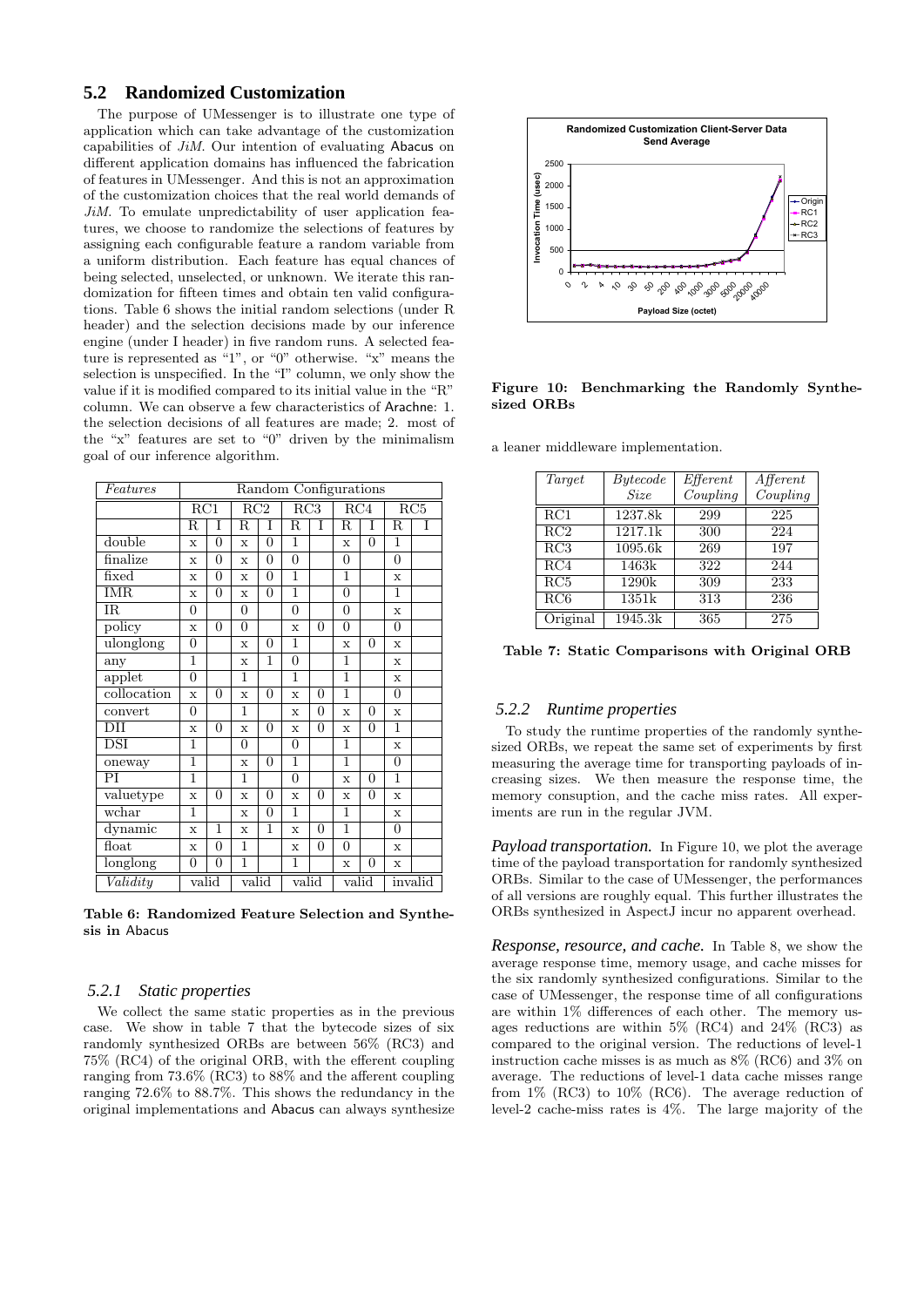| Target           | Response | Memory | IL1    | DL1     | L2     |
|------------------|----------|--------|--------|---------|--------|
| $\overline{RC}1$ | 285      | 15473k | 67518k | 194102k | 0.0064 |
| RC2              | 287      | 15175k | 69210k | 190411k | 0.0055 |
| RC3              | 284      | 14960k | 68730k | 208584k | 0.0056 |
| RC4              | 268      | 18660k | 70895k | 205221k | 0.0066 |
| RC <sub>5</sub>  | 275      | 15802k | 67391k | 190998k | 0.0062 |
| RC6              | 281      | 15231k | 64723k | 189562k | 0.0060 |
| Original         | 282      | 19694k | 70277k | 210821k | 0.0063 |

synthesized ORBs perform better than the original one.

Table 8: Runtime Properties Comparing with Original ORB

#### *5.2.3 Concluding remarks*

Our evaluation shows that the  $J_iM$  paradigm is effective in solving this design dilemma: achieving generality while sacrificing specialty or vice versa. Abacus is general enough to fit dramatically different distribution concerns and yet sufficiently specialized for individual scenarios. Both static and dynamic measurements reflect that we can have significant complexity reductions and runtime improvements if we tailor middleware according to specific distribution needs of individual applications.

# **6. RELATED WORK**

Configurability and customization are active themes of current middleware research. We skip the comparisons to research work in [10, 4, 2] because they address adaptation, which can be interpreted as dynamic customization. Since adaptation is not the focus of this paper, we first discuss the related research work in the context of highly customizable middleware architectures. In addition, we discuss differences between the synthetic approach of  $J_iM$  and the product line approaches.

Customizable Middleware: The FACET [8] project experiments with the concept of feature subsetting in middleware through the aspect oriented implementation of a CORBA event channel. FACET divides the functionality of the even channel into the "base" and "features" where the "base" implements the fundamental functionality of FACET and "features" are added into the "base" via AspectJ. A large number of configuration possibilities exist in FACET, and feature dependency graphs are used to limit valid configurations. Fundamentally different from FACET, Abacus is proposed as a post-postulated solution where the distribution concerns of applications are evaluated and reasoned. In terms of implementation techniques, we share some common design elements, such as the core-based design, the use of feature dependencies, and the aspect oriented test case synthesis. In Abacus, through dependency specifications, we make very explicit both the relationships among core and features as well as the relationships among features. This serves the foundation for automatic inference and synthesis.

The MicroQoSCorba project  $[12]^{17}$  targets resource-constrained environments and provides both a fine-grained architecture and CASE tools to make automatic adjustments according to the variations in both user applications and

platforms. Like Abacus, MicroQoSCorba also uses IDL compilers to collect required middleware features and to direct the building process to select relevant implementations. However, the source code analysis is missing in MicroQos-Corba compared to Abacus. The feature dependencies and the inference stage are not explicitly addressed in MicroQos-Corba. Most importantly, Abacus provides a higher degree of modularity using AOP and scales in two dimensions. We have similar approaches to MicroQoSCorba of making key middleware elements lightweight. However, contrary to MicroQoSCorba, our "customization" is not at the cost of losing the original full functionality, benefiting from the aspect oriented approach. As we have illustrated, the configuration domains of Abacus are not limited to embedded systems and also include other application domains.

Product Lines and Generative Programming: Gen-Voca [1] advocates the synthesis of a family of complex systems from incrementally adding features to simple ones using step-wise-refinement (SWR). The AHEAD tool suite allows algebraic specifications of the SWR relationships among features and carries out the automatic synthesis. GenVoca embodies a rich yet comprehensive methodology for programming specification and program generation. Comparatively, our research has two slightly different focal points: we focus on enabling the user-driven middleware composition from fine-granularity modules, a paradigm orthogonal and complimentary to the synthesis-based approaches in GenVoca and SWR; we focus on the higher degree modularization in large and complex software systems such as middleware through the effective use of aspects.

Colyer and Clement [5] demonstrated how aspect oriented refactoring can be used to support commercial middleware product families. The focus of their work is to evaluate the suitability of AOP in supporting very large software projects through capturing crosscutting features in aspects and weaving them into other product family members as new features. They provide valuable experiences and insights which benefit us in scaling  $J_iM$  to support even larger size middleware implementations.

# **7. CONCLUSION**

Traditionally, the middleware architecture and its hosted applications are bound by a causal relationship: middleware is designed, implemented and packaged first; applications are developed in accordance with services provided by a particular middleware implementation. This type of "pre-postulated" middleware always poses many challenges in customizing middleware functionalities due to the difficulties in making good presumptions of what features are actually needed in specific usage scenarios. We believe that, in the case of middleware customization, the best presumption is not to make any presumptions at all. We have proposed to reverse the traditional causal relationship by delaying the composition of middleware architecture till after the user application is designed or implemented. We term middleware architectures supporting this new relationship Just-in-time middleware architectures (JiM).

We have presented the mechanism of  $J_iM$  as a multistaged process including feature acquisition, functional inference, constraint verification, and implementation synthesis. We also have built Abacus, a Java ORB based on "aspectizing" ORBacus, an industrial strength CORBA implementation. In addition, we have built Arachne, a tool which

 $^{17}$ MicroQoSCORBA. URL:http://microqoscorba.eecs. wsu.edu